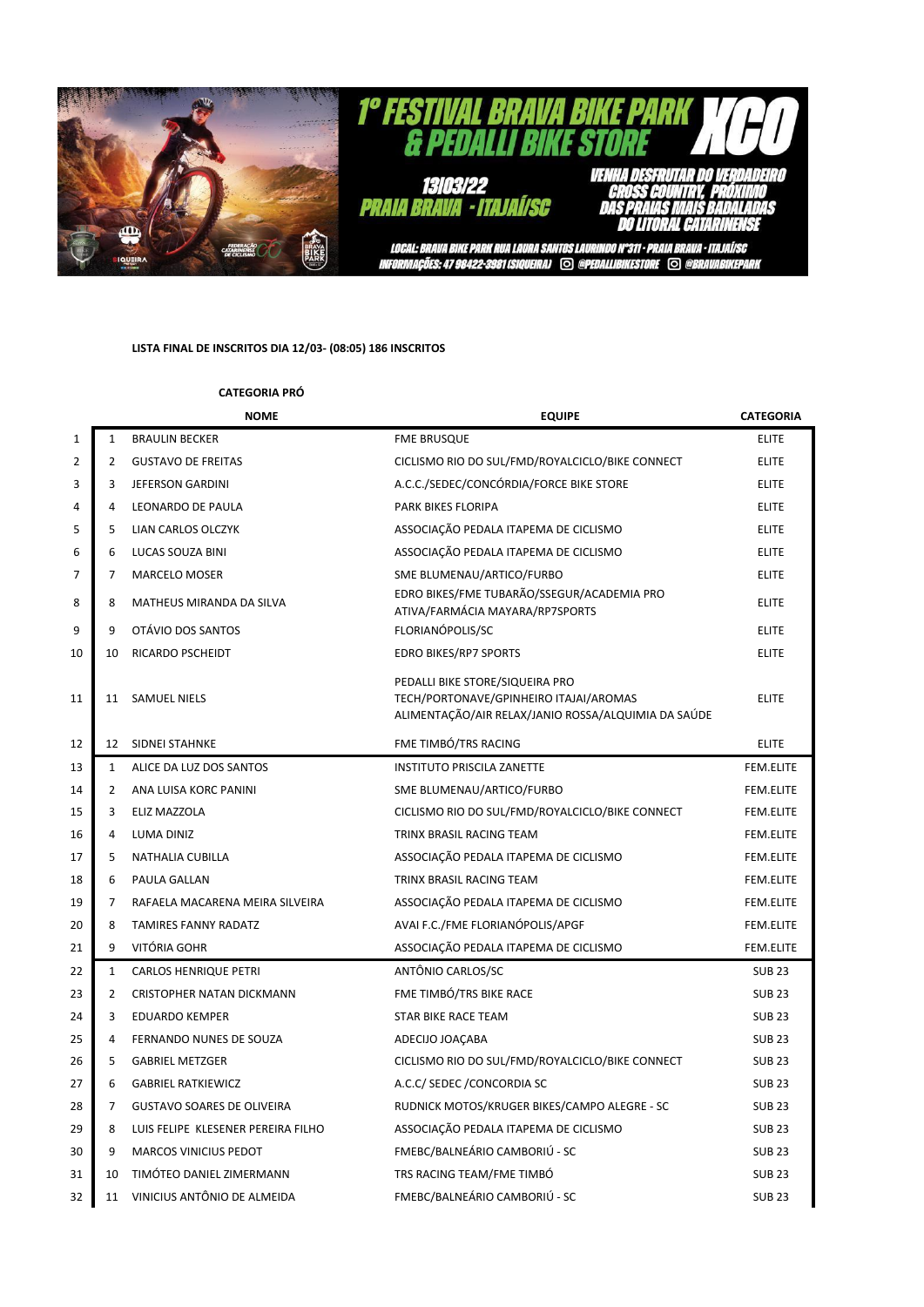| 33 | 12             | VINICIUS NAZÁRIO MARTINELLO ROCHA     | ASSOCIAÇÃO PEDALA ITAPEMA DE CICLISMO                                                               | <b>SUB 23</b>   |
|----|----------------|---------------------------------------|-----------------------------------------------------------------------------------------------------|-----------------|
| 34 | 13             | <b>WELLINTON BERTOLDI</b>             | FME TIMBÓ/TRS RACING TEAM/MAM<br>PISCINAS/JANIOROSSASPORTWEAR/ACAD.PLANETA<br>FÍSICO/SAÚDE DO CORPO | <b>SUB 23</b>   |
| 35 | $\mathbf{1}$   | ANDRÉ KNOPF SPERANDIO                 | CICLISMO RIO DO SUL/FMD/ROYALCICLO/BIKE CONNECT                                                     | JR              |
| 36 | 2              | <b>AXEL KRUGER</b>                    | SOUL CYCLES/PROJETO VALMOR HAUSMANN/SME BLUMENAU                                                    | JR              |
| 37 | 3              | CAYMMI SERRANO URSUEL                 | TUFF CYCLING/DR.BIKE                                                                                | JR              |
|    |                |                                       | PEDALLI BIKE STORE/SIQUEIRA PRO                                                                     |                 |
| 38 | 4              | EDUARDO CANO DA SILVA                 | TECH/PORTONAVE/GPINHEIRO ITAJAI/AROMAS<br>ALIMENTAÇÃO/AIR RELAX/JANIO ROSSA/ALQUIMIA DA SAÚDE       | JR              |
| 39 | 5              | EDUARDO FELIPE NEGHERBON              | SECEL JARAGUÁ DO SUL/OVER BIKE TEAM/ESTAÇÃO SAÚDE                                                   | JR              |
| 40 | 6              | <b>GABRIEL SCHAEFER GAERTNER</b>      | CICLISMO RIO DO SUL./ROYAL PRO                                                                      | JR              |
| 41 | 7              | <b>GABRIEL SOARES HAAS CARMINATTI</b> | AVAI F.C./FME FLORIANÓPOLIS/APGF                                                                    | JR              |
| 42 | 8              | <b>GUSTAVO PADILHA HAFEMANN</b>       | FME TIMBÓ/TRS BIKE RACE                                                                             | JR              |
| 43 | 9              | JEAN GUERRA DOS SANTOS                | TRS RACE/FME TIMBÓ/AGROLIFE BR                                                                      | JR              |
| 44 | 10             | JOÃO MARCIO BARBOZA DANTAS            | <b>SANTOS BIKES</b>                                                                                 | JR.             |
| 45 | 11             | <b>JOÃO VITOR BISSOLI</b>             | TIJUCAS BIKE TEAM/FME TIJUCAS                                                                       | JR              |
| 46 | 12             | KAIKE RAY HORNBURG                    | ASSOCIAÇÃO PEDALA ITAPEMA DE CICLISMO                                                               | JR              |
| 47 | 13             | KAUAN DE PAULA                        | ASSOCIAÇÃO PEDALA ITAPEMA DE CICLISMO                                                               | JR              |
| 48 | 14             | <b>MARCOS SÉRGIO BECHTOLD JUNIOR</b>  | <b>AUDAX F-TECH</b>                                                                                 | JR              |
| 49 | 15             | PABLO MICHELMANN                      | AMIGOS DE LUIZ ALVES/EMISTAR RACING                                                                 | JR              |
| 50 | 16             | RENAN DA CRUZ AVILA                   | FTEC/ITAJAÍ-SC                                                                                      | JR              |
| 51 | 17             | VINICIUS DE SOUZA                     | FTEC/ITAJAÍ-SC                                                                                      | JR              |
| 52 | 18             | <b>VINICIUS MICHELUZI</b>             | SOUL CYCLES/PROJETO VALMOR HAUSMANN/SME BLUMENAU                                                    | JR.             |
| 53 | 19             | VITOR AUGUSTO MALECHI                 | ASSOCIAÇÃO PEDALA ITAPEMA DE CICLISMO                                                               | JR              |
| 54 | 1              | LUISA CAROLINE ZIEL DUVE              | SOUL CYCLES/PROJETO VALMOR HAUSMANN/ACIBLU                                                          | FEM.JR          |
| 55 | $\overline{2}$ | MIRELLY NUNES FERREIRA                | <b>INSTITUTO PRISCILA ZANETTE</b>                                                                   | FEM.JR          |
| 56 | $\mathbf{1}$   | <b>BRUNO ANGELO MARTELO</b>           | ELEGANCI HOME CENTER/AMEX IMÓVEIS                                                                   | <b>SUB 30</b>   |
| 57 | 2              | <b>CHRISTIAN DA ROSA</b>              | F-TECH                                                                                              | <b>SUB30</b>    |
| 58 | 3              | <b>DIOGO CZUIKA</b>                   | ITAIOPÓLIS/SC                                                                                       | <b>SUB30</b>    |
| 59 | 4              | <b>FABIO LINTENER MIRANDA</b>         | TRIBO DAS BIKES/FTEC                                                                                | <b>SUB 30</b>   |
| 60 | 5              | JOÃO PAULO BECKER                     | FME BRUSQUE/BRUCICLE                                                                                | <b>SUB 30</b>   |
| 61 | 6              | LEONARDO MEZAROBA                     | BIKE TRILHA/SANTOS BIKES                                                                            | <b>SUB 30</b>   |
| 62 | 7              | LUIZ GONZAGA SOARES FILHO             | CPH MTB TEAM                                                                                        | <b>SUB 30</b>   |
| 63 | 8              | <b>RENAN GARTNER</b>                  | A.C.C/ SEDEC / CONCORDIA SC                                                                         | <b>SUB 30</b>   |
| 64 | 1              | <b>CRISTIANO SCHMITZ</b>              | FORCE BIKE TEAM/ITAPEMA - SC                                                                        | MA1             |
| 65 | 2              | DIEGO STEIL                           | FORCE BIKE TEAM/BELEZA BIKE                                                                         | MA1             |
| 66 | 3              | DIEGO VITORINO                        | CAMBORIÚ/SC                                                                                         | MA1             |
| 67 | 4              | FILIPE AUGUSTO STOLL                  | A.C.C/SEDEC/CONCÓRDIA-SC                                                                            | MA1             |
| 68 | 5              | FILIPE DIAS DA COSTA                  | TIJUCAS BIKE TEAM/EUFRÁSIO CLINICA ESTÉTICA                                                         | MA1             |
| 69 | 6              | HILTON BITENCOURT                     | BIKE TRILHA/SOUL CYCLES                                                                             | MA1             |
| 70 | 7              | MIKALE RUDOCAS                        | MBS/BALNEÁRIO CAMBORIÚ -SC                                                                          | MA1             |
| 71 | 8              | MURILO KOZUCHOVSKI FERREIRA           | IMOBILIÁRIA BEIRA RIO                                                                               | MA1             |
| 72 | 9              | PEDRO ALEXANDRE SILVA PACHECO         | AVULSO                                                                                              | MA1             |
| 73 | 10             | ROBERTO CATAO                         | IZI FACTORY RACING                                                                                  | MA1             |
| 74 | 11             | THIAGO DA SILVA                       | SEL CAMPOS NOVOS/ACICAN/RB                                                                          | MA1             |
| 75 | 12             | VALTER RAMOS DA CRUZ JUNIOR           | SANTOS BIKES                                                                                        | MA1             |
| 76 | 13             | WELDER DE LIMA SILVA                  | MTB APUCARANA/PR                                                                                    | MA1             |
| 77 | $\mathbf{1}$   | ANDERSON FERNANDES FELIPE             | <b>AVULSO</b>                                                                                       | MA <sub>2</sub> |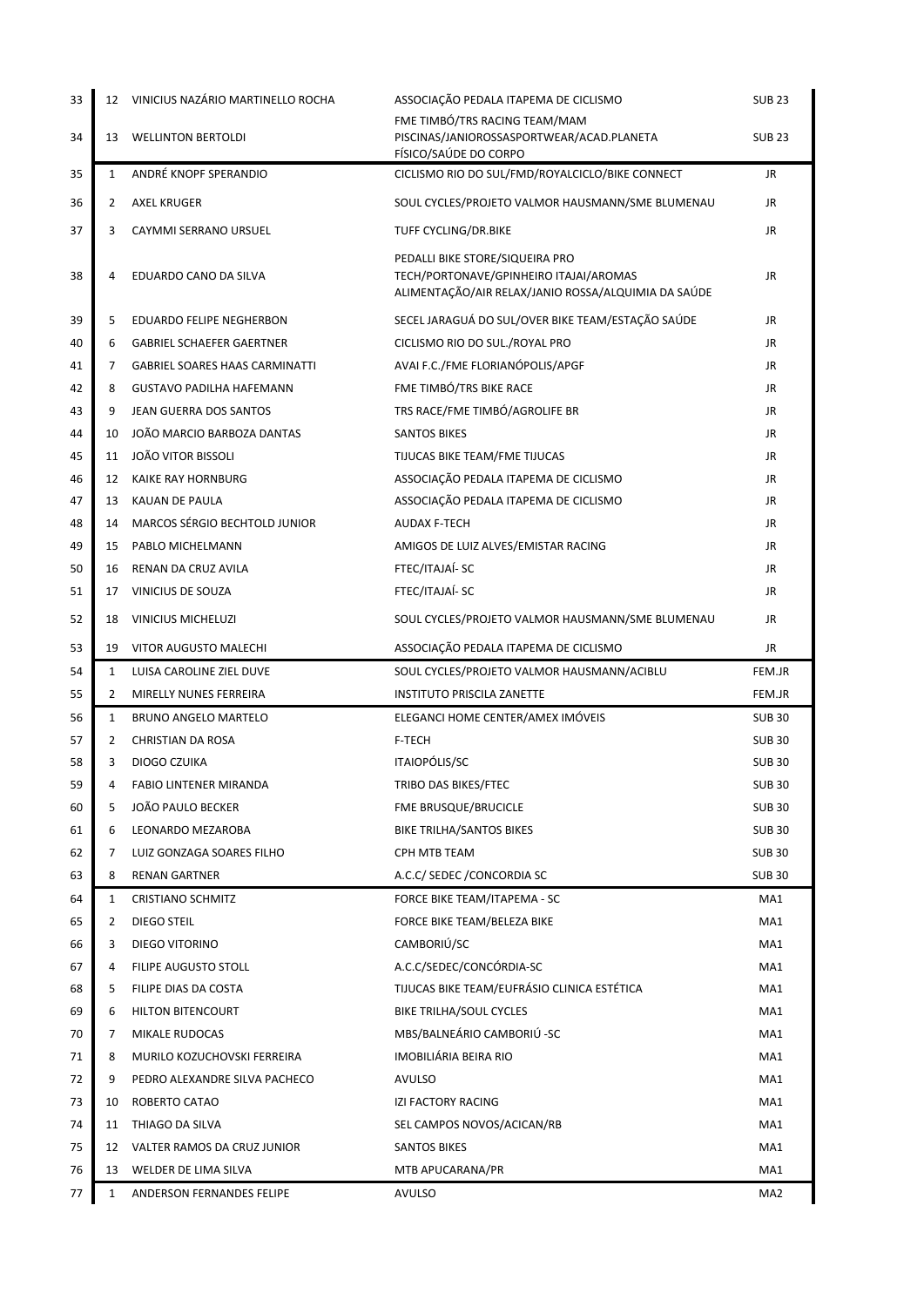| 78         | 2              | ANDRÉ SOARES CANDIDO           | AVULSO/ITAJAÍ - SC                                                                                                               | MA <sub>2</sub> |
|------------|----------------|--------------------------------|----------------------------------------------------------------------------------------------------------------------------------|-----------------|
| 79         | 3              | CARLOS EDUARDO GONCALVES       | TUFF CYCLING/JOINVILLE - SC                                                                                                      | MA <sub>2</sub> |
| 80         | 4              | CLEBER BITTENCOURT DE SOUZA    | TIJUCAS BIKE TEAM/FME TIJUCAS                                                                                                    | MA <sub>2</sub> |
| 81         | 5              | DIEGO NASCIMENTO ALVES         | ITAPEMA/SC                                                                                                                       | MA <sub>2</sub> |
| 82         | 6              | <b>FABRICIO DARTORA</b>        | A.C.C/ SEDEC / CONCORDIA SC                                                                                                      | MA <sub>2</sub> |
| 83         | 7              | <b>GUILHERME PUTKAMER</b>      | <b>SANTOS BIKES</b>                                                                                                              | MA <sub>2</sub> |
| 84         | 8              | <b>JUCIMAR LUIS BACH</b>       | CICLISMO LONTRENSE/BRANDT BIKE SHOP                                                                                              | MA <sub>2</sub> |
| 85         | 9              | <b>MARCELO LUIS KLAUMANN</b>   | AVULSO                                                                                                                           | MA <sub>2</sub> |
| 86         | 10             | MARCELO MEDEIROS GARCIA        | ENZO AUTOMÓVEIS/JAGUARUNA - SC                                                                                                   | MA <sub>2</sub> |
| 87         | 11             | PABLO ALBERTO LUCATELLI FARIAS | MOREBIKERS.COM                                                                                                                   | MA <sub>2</sub> |
| 88         |                | RAFAEL HENRIQUE DE OLIVEIRA    | CANAL DE BIKE                                                                                                                    | MA <sub>2</sub> |
| 89         | 12             | RICARDO RAMTHUM                | SECEL JARAGUÁ DO SUL                                                                                                             | MA <sub>2</sub> |
| 90         | 13             | RODRIGO ALVES DEMARCHE         | AVAI F.C                                                                                                                         | MA <sub>2</sub> |
| 91         | 14             | ROGER JOENCK                   | ROGER BIKES/FORCE BIKE TEAM/PRESIDENTE GETÚLIO                                                                                   | MA <sub>2</sub> |
| 92         | 15             | TIAGO VICENTII DA SILVA        | AVULSO                                                                                                                           | MA <sub>2</sub> |
| 93         |                | 16 VANDERLEI NIQUELATTTI       | ARNOCICLO                                                                                                                        | MA <sub>2</sub> |
| 94         | $\mathbf{1}$   | ANTONIO CLAUDIO MÜLLER LENZI   | ITAJAÍ/SC                                                                                                                        | MB1             |
| 95         | 2              | CRISTIANO MAZZUTTI             | A.C.C/SEDEC/CONCÓRDIA-SC                                                                                                         | MB1             |
| 96         | 3              | <b>CRISTIANO SANTOS</b>        | <b>BIKE TRILHA</b>                                                                                                               | MB1             |
| 97         | 4              | EDUARDO CESAR MARCELLO         | PEDAL MTB FLORIPA/TRILHAS DO NORTE                                                                                               | MB1             |
| 98         | 5              | <b>EVANDRO LUIS GIAROLO</b>    | <b>FORCE BIKE TEAM</b>                                                                                                           | MB1             |
| 99         | 6              | HUANDEL ALBERGUINI             | ADECIJO JOAÇABA/COBS STOCK                                                                                                       | MB1             |
| 100        | 7              | LUIZ FELIPE VIEIRA SILVA       | <b>SPRINT</b>                                                                                                                    | MB1             |
| 101        | 8              | MARCELO OSCAR AMÉRICO          | KANTOVITZ CYCLING TEAN                                                                                                           | MB <sub>1</sub> |
| 102        | 9              | <b>MARCOS BALTAZAR SILVA</b>   | RACE PACE CONSULTORIA ESPORTIVA                                                                                                  | MB1             |
| 103        | 10             | <b>MARCOS DINIZ ALVES</b>      | MDA TREINAMENTOS/ITAJAÍ - SC                                                                                                     | MB1             |
| 104        | 11             | ROBSON RICARDDO DE SOUZA       | PEDRA BIKES/MÓVEIS MAGNIFIQUE                                                                                                    | MB1             |
| 105        | 12             | RODRIGO ANTONIO DE PAULA       | <b>SESSION BRASIL</b>                                                                                                            | MB1             |
| 106        | 13             | SIDNEI FERNANDO KIECKHOEFEL    | JOINVILLE/SC                                                                                                                     | MB1             |
| 107        | 14             | TENIER REGIR DA SILVA          | TRS RACING TEAM/TIMBO                                                                                                            | MB1             |
| 108        | 15             | VITOR PEREIRA COSTA            | RACE PACE CONSULTORIA ESPORTIVA                                                                                                  | MB1             |
| 109        | $\mathbf{1}$   | ANDERSON KRANHOLDT             | GÊMEOS GRÁFICA DIGITAL/ITAJAÍ - SC                                                                                               | MB <sub>2</sub> |
| 110        | 2              | <b>CRISTIAN COUGO</b>          | AVULSO/JOINVILLE - SC                                                                                                            | MB <sub>2</sub> |
| 111        | 3              | CRISTIANO MARTINS DOS SANTOS   | ITAJAÍ/SC                                                                                                                        | MB <sub>2</sub> |
| 112        | 4              | JEFFERSON KRANHOLDT            | SPORT XTREME/ITAJAÍ - SC                                                                                                         | MB <sub>2</sub> |
| 113        | 5              | NIVALDO DE FARIAS              | FME TUBARÃO - SC                                                                                                                 | MB <sub>2</sub> |
| 114        | 6              | <b>RODRIGO FRITZEN</b>         | FORCE BIKE TEAM/ITAPEMA - SC                                                                                                     | MB <sub>2</sub> |
| 115        | $\overline{7}$ | SÉRGIO JOSÉ REIS               | TIJUCAS BIKE TEAM                                                                                                                | MB <sub>2</sub> |
| 116        | $\mathbf{1}$   | <b>CIRANGELO KNAACK</b>        | A.C.C/ SEDEC / CONCORDIA SC                                                                                                      | MC1             |
| 117<br>118 | 2<br>3         | EDSON MEDEIROS ZANATTA         | <b>IMEPEL</b>                                                                                                                    | MC1             |
|            |                | ROGÉRIO CARLOS BOSHAMMER       | DIVISOR MTB/SCHROEDER - SC                                                                                                       | MC1             |
| 119        | 1              | <b>EDILSON RODRIGUES</b>       | PEDALLI BIKE STORE/SIQUEIRA PRO<br>TECH/PORTONAVE/GPINHEIRO ITAJAI/AROMAS<br>ALIMENTAÇÃO/AIR RELAX/JANIO ROSSA/ALQUIMIA DA SAÚDE | MC <sub>2</sub> |
| 120        | 2              | LUIZ ANTONIO ARCHER            | PEDALA DOM JOAQUIM                                                                                                               | MC <sub>2</sub> |
| 121        | $\mathbf{1}$   | GISLAINE I. FERREIRA ALBRECHT  | JOINVILLE/SC                                                                                                                     | FEM.MASTER      |
| 122        | 2              | PRISCILA MATUSHITA             | PEDALLI BIKE STORE/SIQUEIRA PRO<br>TECH/PORTONAVE/GPINHEIRO ITAJAI/AROMAS<br>ALIMENTAÇÃO/AIR RELAX/JANIO ROSSA/ALQUIMIA DA SAÚDE | FEM.MASTER      |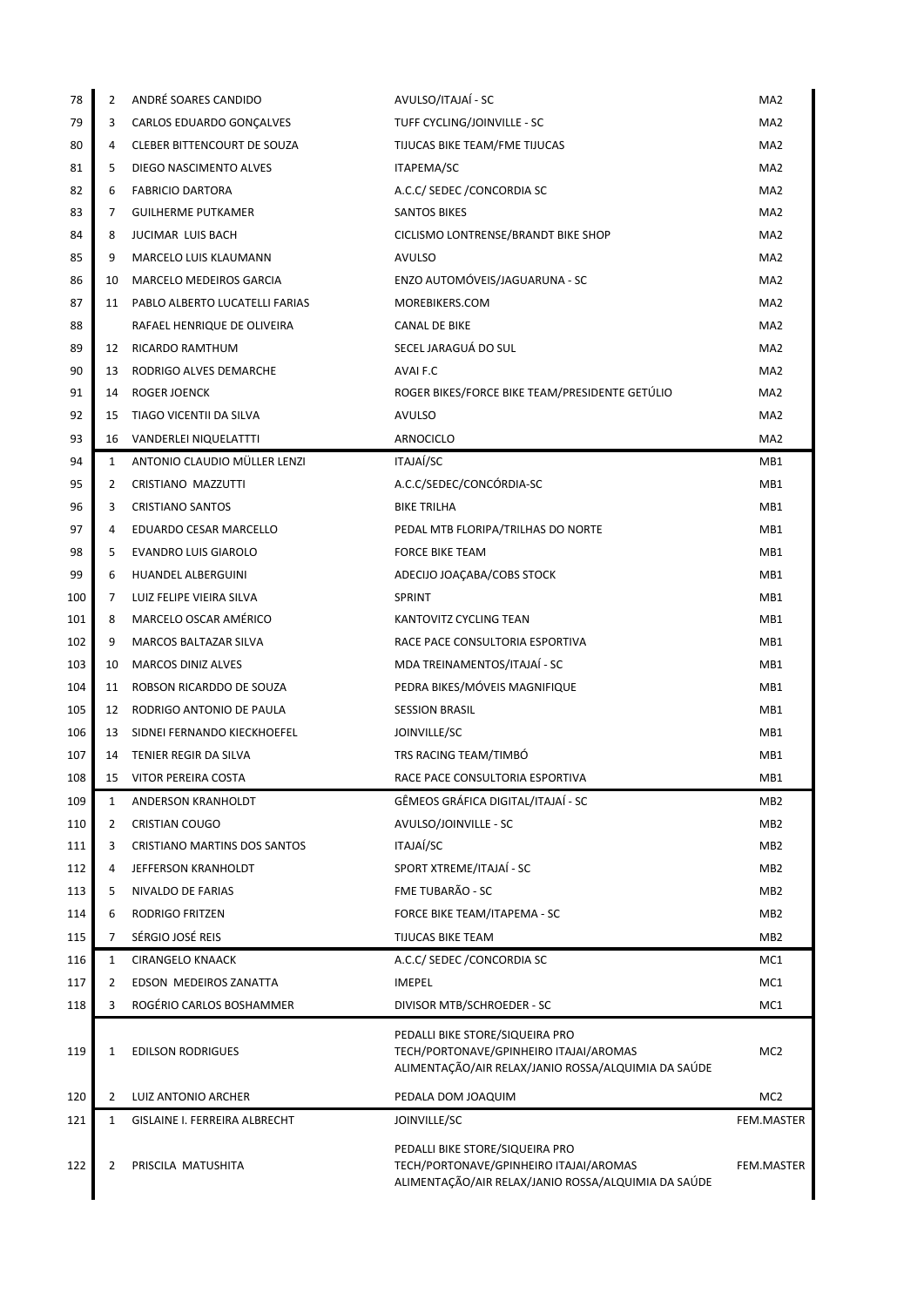| 123 | $\mathbf{1}$ | CÁSSIUS GILBERTO GONÇALVES     | ITAJAÍ/SC                                                                                                                        | E-BIKE             |
|-----|--------------|--------------------------------|----------------------------------------------------------------------------------------------------------------------------------|--------------------|
| 124 | 2            | <b>CLEITON MARCHI</b>          | 100 MOLEZA/GC ENGENHARIA ELÉTRICA                                                                                                | E-BIKE             |
| 125 | 3            | FÁBIO ANDRÉ SIQUEIRA           | PEDALLI BIKE STORE/SIQUEIRA PRO<br>TECH/PORTONAVE/GPINHEIRO ITAJAI/AROMAS<br>ALIMENTAÇÃO/AIR RELAX/JANIO ROSSA/ALQUIMIA DA SAÚDE | E-BIKE             |
| 126 | 4            | LEANDRO POLEZA                 | BIKE TRILHA/BE E BIKE                                                                                                            | E-BIKE             |
| 127 | 1            | <b>ALOIZIO EDSON PETT</b>      | SAPO VERDE/PROGRAMA SEMENTE/FME INDAIAL                                                                                          | <b>JUVENIL</b>     |
| 128 | 2            | ARIEL KNOPF SPERANDIO          | CICLISMO RIO DO SUL/FMD/ROYALCICLO/BIKE CONNECT                                                                                  | <b>JUVENIL</b>     |
| 129 | 3            | <b>ENZO STOFELLI</b>           | ASSOCIAÇÃO PEDALA ITAPEMA DE CICLISMO                                                                                            | <b>JUVENIL</b>     |
| 130 | 4            | <b>ENZO URNAU SCHMIDT</b>      | CPH MTB TEAM                                                                                                                     | <b>JUVENIL</b>     |
| 131 | 5            | EVANDRO JULIO JUNIOR           | ASSOCIAÇÃO PEDALA ITAPEMA DE CICLISMO                                                                                            | <b>JUVENIL</b>     |
| 132 | 6            | FRANCISCO DE LIZ RODRIGUES     | CICLISMO RIO DO SUL/FMD/ROYALCICLO/BIKE CONNECT                                                                                  | JUVENIL            |
| 133 | 7            | <b>GABREL DO NASCIMENTO</b>    | JOINVILLE CICLISMO                                                                                                               | <b>JUVENIL</b>     |
| 134 | 8            | <b>GABRIEL MARAN</b>           | CICLISMO RIO DO SUL/FMD/ROYALCICLO/BIKE CONNECT                                                                                  | <b>JUVENIL</b>     |
| 135 | 9            | <b>GUILHERME BOLLAUF</b>       | SECEL JARAGUÁ DO SUL/OVER BIKE TEAM                                                                                              | <b>JUVENIL</b>     |
| 136 | 10           | IAN VICTOR FERNANDES           | CICLISMO RIO DO SUL/FMD/ROYALCICLO/BIKE CONNECT                                                                                  | <b>JUVENIL</b>     |
| 137 | 11           | KAUAN CORREA DOS SANTOS        | ASSOCIAÇÃO PEDALA ITAPEMA DE CICLISMO                                                                                            | <b>JUVENIL</b>     |
| 138 | 12           | KAUAN MEDEIROS MOURA           | ASSOCIAÇÃO PEDALA ITAPEMA DE CICLISMO                                                                                            | <b>JUVENIL</b>     |
| 139 | 13           | LEONARDO TRISTÃO               | CICLISMO RIO DO SUL/FMD/ROYALCICLO/BIKE CONNECT                                                                                  | <b>JUVENIL</b>     |
| 140 | 14           | LUCAS ALEXANDRE VIEIRA         | ASSOCIAÇÃO PEDALA ITAPEMA DE CICLISMO                                                                                            | <b>JUVENIL</b>     |
| 141 | 15           | LUCAS LIMA                     | AMIGOS DE LUIZ ALVES/BIKE LIMEIRA/EG/FT/CLA                                                                                      | <b>JUVENIL</b>     |
| 142 | 16           | LUCAS VIEIRA CAVALCANTE        | SANTOS BIKES/ITAJAÍ - SC                                                                                                         | <b>JUVENIL</b>     |
| 143 | 17           | MATHEUS HENRIQUE DORNELLES     | <b>INSTITUTO PRISCILA ZANETTE</b>                                                                                                | <b>JUVENIL</b>     |
| 144 | 18           | PABLO SILVA DE PAULA E SOUZA   | ASSOCIAÇÃO PEDALA ITAPEMA DE CICLISMO                                                                                            | <b>JUVENIL</b>     |
| 145 | 19           | THIAGO HENRIQUE HABECH         | SOUL CYCLES/PROJETO VALMOR HAUSMANN/ACIBLU                                                                                       | <b>JUVENIL</b>     |
| 146 | 20           | VITOR RAFAEL MARCELINO         | <b>INSTITUTO PRISCILA ZANETTE</b>                                                                                                | JUVENIL            |
| 147 | $\mathbf{1}$ | ARIEL DUTRA DOS SANTOS         | SECEL JARAGUÁ DO SUL                                                                                                             | INF.JUVENIL        |
| 148 | 2            | BERNARDO SCHAEFER GAERTNER     | DURAG FACTORY RACING                                                                                                             | <b>INF.JUVENIL</b> |
| 149 | 3            | CAUÂ MATIAS DOS SANTOS         | AVULSO/JOINVILLE - SC                                                                                                            | INF.JUVENIL        |
| 150 | 4            | NICOLAS FERNANDO CUSTÓDIO      | SOUL CYCLES/PROJETO VALMOR HAUSMANN/SME BLUMENAU                                                                                 | INF.JUVENIL        |
| 151 | 5            | SAMUEL YOUSSEF TEIXEIRA ELTAKE | ASSOCIAÇÃO PEDALA ITAPEMA DE CICLISMO                                                                                            | <b>INF.JUVENIL</b> |
| 152 | 1            | ANA BEATRIZ VARGAS DUWE        | SOUL CYCLES/PROJETO VALMOR HAUSMANN/ACIBLU                                                                                       | FEM.JUVENIL        |
| 153 | 2            | DJENIFER NUNES DUTRA           | <b>INSTITUTO PRISCILA ZANETTE</b>                                                                                                | FEM.JUVENIL        |
| 154 | 3            | ISABELLA PRISCILA PINHEIRO     | <b>INSTITUTO PRISCILA ZANETTE</b>                                                                                                | FEM.JUVENIL        |
| 155 | 4            | <b>JULIANA ZIEL</b>            | CICLISMO RIO DO SUL/FMD/ROYALCICLO/BIKE CONNECT                                                                                  | FEM.JUVENIL        |
| 156 | 5            | MAITÊ VITÓRIA COELHO DA SILVA  | CICLISMO RIO DO SUL/FMD/ROYALCICLO/BIKE CONNECT                                                                                  | FEM.JUVENIL        |
| 157 | 6            | MARIA LUIZA VARGAS DUWE        | SOUL CYCLES/PROJETO VALMOR HAUSMANN/ACIBLU                                                                                       | FEM.JUVENIL        |
| 158 | 7            | RAICA MILENA NIQUELATTI        | FMD SÃO BENTO DO SUL/EQMAX                                                                                                       | FEM.JUVENIL        |

**CATEGORIA SPORT**

|              |   | <b>NOME</b>                      | <b>EQUIPE</b>                    | <b>CATEGORIA</b> |
|--------------|---|----------------------------------|----------------------------------|------------------|
| $\mathbf{1}$ |   | CARLOS ROBERTO R. DE SOUZA FILHO | PAU NA BICICLETINHA/EXTREME BODY | <b>SUB30</b>     |
| 2            |   | CHRISTOPHER RESENDE DE PAULA     | SOBRE RODAS/BC                   | <b>SUB30</b>     |
| 3            | 3 | <b>GABRIEL DE MAIA</b>           | <b>POWER BIKE RANGERS</b>        | <b>SUB30</b>     |
| 4            | 4 | <b>GEDIELSON SILVA</b>           | PEDALLI BIKE STORE               | <b>SUB30</b>     |
| 5            | 5 | JESSÉ NAGEL                      | AVULSO                           | <b>SUB30</b>     |
| 6            | 6 | JONATHAN JONNI DE FRANÇA ARAUJO  | <b>BOX TUNNING</b>               | <b>SUB30</b>     |
| 7            |   | MARCELO AUGUSTO BORBA DUWE       | <b>TRS RACING TEAM</b>           | <b>SUB30</b>     |
| 8            | 8 | MARCOS ANTONIO DA ROCHA          | CPH MTB TEAM                     | <b>SUB 30</b>    |